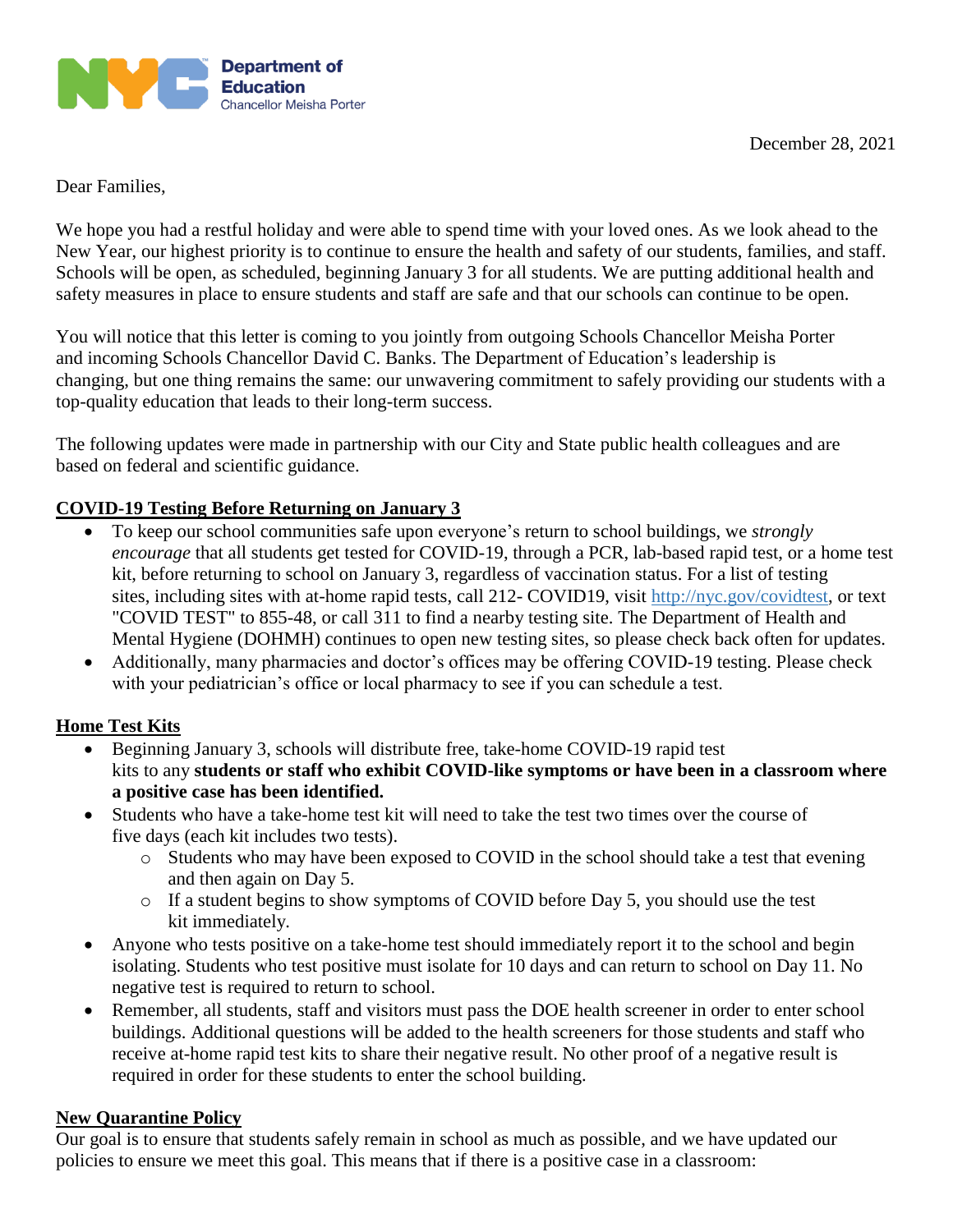

- Students who were in close proximity to these students will no longer have to quarantine and will continue attending school if they do not have symptoms and do not have a positive test result from a COVID test.
- Instead, all students and adults in that classroom will receive a take-home rapid test kit. The test kits contain two tests.
- Those who have a take-home test kit will need to take two tests over the course of five days.

### **Increased In-School Surveillance Testing**

To further ensure the safety of our students, families, and staff, the in-school surveillance testing program is expanding to double the number of individuals tested in each school, including both vaccinated and unvaccinated students, in grades 1 and up. The random in-school surveillance program continues to provide public health experts with an accurate look at the prevalence of COVID-19 in schools. We encourage all families, regardless of whether their child is vaccinated, to consent to in-school testing through their [NYC](https://www.schoolsaccount.nyc/)  [Schools Account](https://www.schoolsaccount.nyc/) or return a signed paper form to the school. Additional information on testing for students can be found on the DOE website: [https://www.schools.nyc.gov/school-life/health-and-wellness/covid](https://www.schools.nyc.gov/school-life/health-and-wellness/covid-information/covid-19-testing-for-students)[information/covid-19-testing-for-students](https://www.schools.nyc.gov/school-life/health-and-wellness/covid-information/covid-19-testing-for-students)

Testing is a critical part of keeping schools open and communities safe. Thank you for your cooperation by consenting to and participating in our in-school testing program!

We know that nothing is more important to you than keeping your children in school, learning in healthy and safe environments. The changes we are announcing today aim to keep students in our classrooms with the least amount of disruption as possible, while putting their safety front and center.

We will continue to update you as the situation changes and hear your feedback on these updated policies and procedures. In the meantime, please feel free to share your feedback at FACE@schools.nyc.gov. We thank you in advance for partnering with us to keep our children safe in school.

In partnership,

Mashe Pot

Meisha Porter David C. Banks

New York City Schools Chancellor Incoming New York City Schools Chancellor